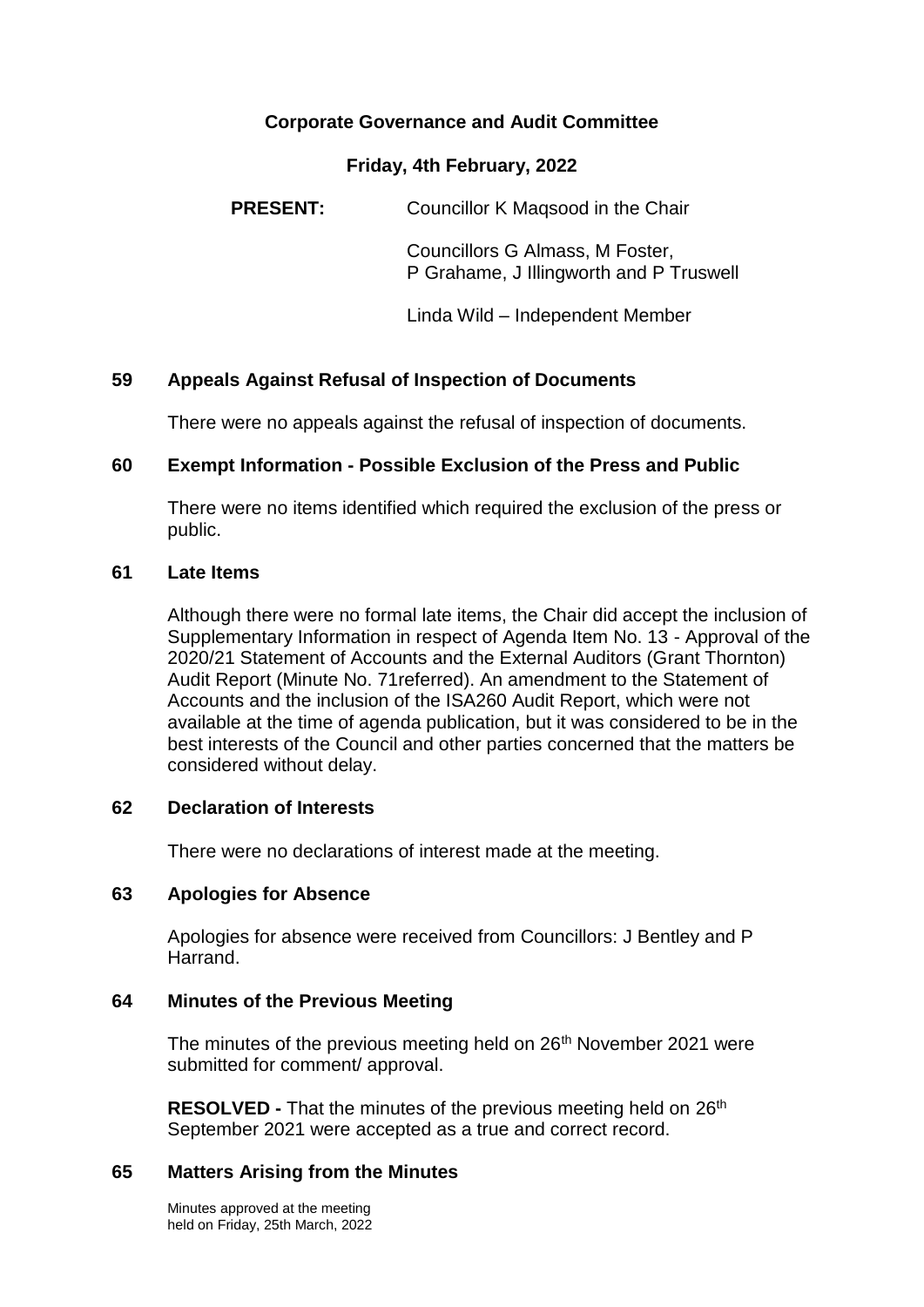The Committee received the following up-date on matters previously considered by the Committee:

Procurement of External Auditor (Minute No.51 referred) – It was reported that on the 12thJanuary 2022, Council resolved to accept Public Sector Audit Appointments' invitation to opt into the sector led option for the appointment of external auditors from 2023/24

## **66 Notes from the Consultative Meeting of Members of the Corporate Governance and Audit Committee held on 17th December 2021.**

The notes from the Consultative Meeting of Members of the Corporate Governance and Audit Committee held on 17th December 2021 were submitted for comment/ approval.

**RESOLVED -** That the notes from the Consultative Meeting of Members of the Corporate Governance and Audit Committee held on 17th December 2021 were received as a true and correct record and the recommendations of the meeting accepted by the Corporate Governance and Audit Committee.

## **67 Matters Arising from the Notes of the Consultative Committee**

The Committee received the following up-date on matters previously considered by the Consultative Committee:

Public Sector Internal Audit Standards - External Quality Assessment (Minute No.4 referred) – With reference to the peer review undertaken by Glasgow City Council and the concerns raised by Members in respect of the responses to the questionnaire. It was report reported that Officers from Glasgow had now provided the requested details. The Head of Audit would undertake further work with a view to sharing the Committee's concerns.

Annual Assurance Report on Corporate Risk Management Arrangements (Minute No. 5 referred) – It was reported that the Partnership checklist, as requested by Committee had been circulated on 21st January 2022.

Internal Audit Update Report August to November 2021(Minute No. 8 referred) – It was reported that an analysis of the Customer Satisfaction Questionnaire data had been circulated to Members on 3rd February 2022.

# **68 Annual Assurance Report on Integrated Digital Services Controls**

The Chief Digital & Information Officer submitted a report which presented the Annual Assurance Report on Integrated Digital Services controls.

The report sought to provide assurance in relation to the management and control mechanisms supporting the successful ongoing delivery of Integrated Digital Services (IDS) service provision.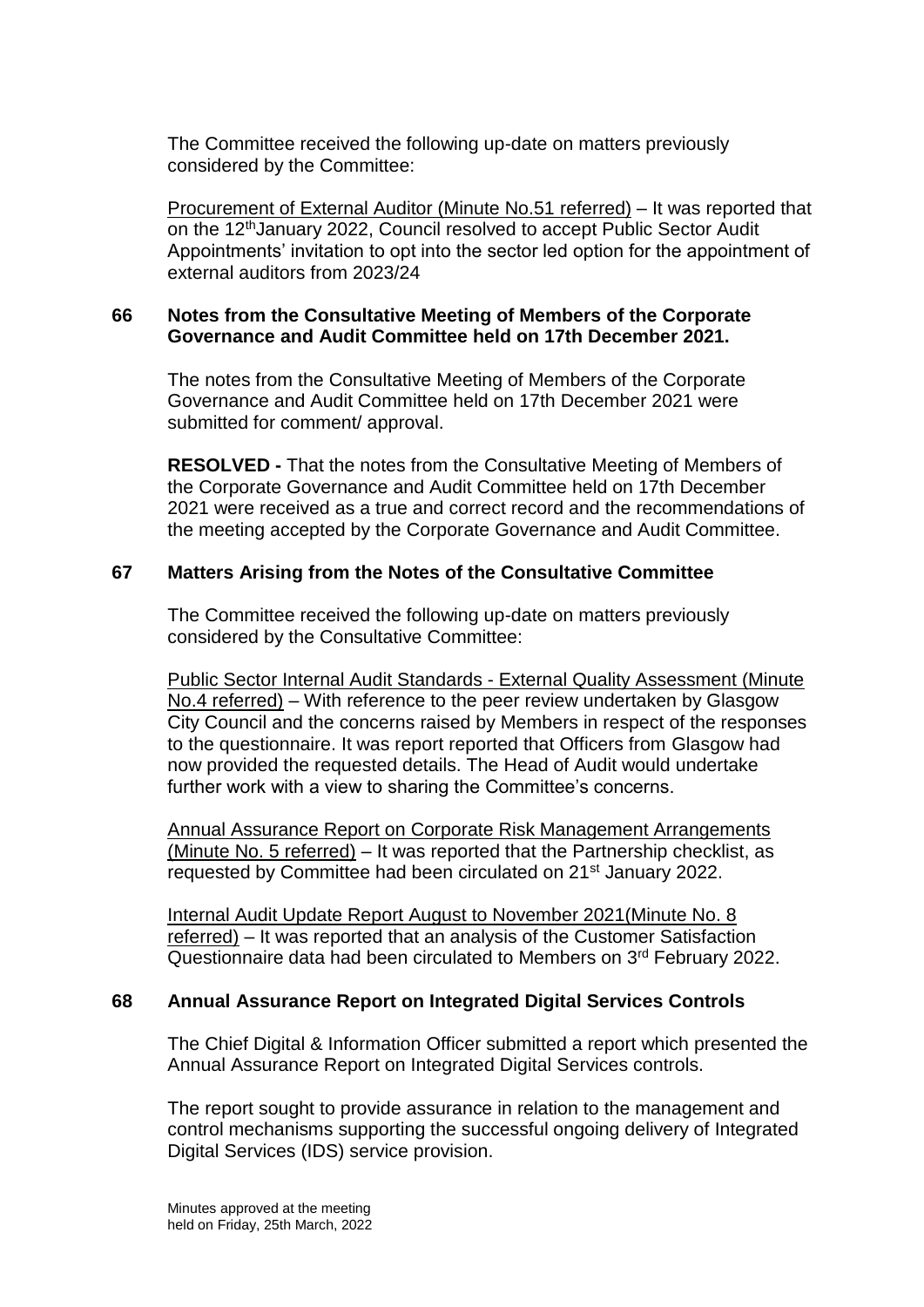Addressing the report, the Chief Digital & Information Officer spoke in detail about the report and highlighted the following areas of work:

- Proactive maintenance and support across a broad range of systems
- Service Centre fault and request resolution
- Provision and support of IT equipment to individuals e.g. laptops, screens, smartphones
- Provision and support of IT equipment in office workspaces e.g. conferencing room equipment, printers and shared desk facilities such as screens/mice/keyboards
- Provision and support of telephony solutions
- Provision and support of data network connections including remote connection to support home/mobile working
- Management of user accounts and access to IT systems
- Provision and proactive maintenance of IT systems
- Storage and backup of data
- Management and proactive maintenance of IT security systems
- Management of information and compliance with data and security standards
- Management of business intelligence systems and production of data dashboards/reporting
- Development of business change proposals, business cases and the Project/Programme management of change

Members welcomed the report commenting that it was reassuring and comprehensive, as the performance of Information Digital Services (IDS) had been a concern over a number of years. Members were aware that a digital inclusion survey had been considered at the Infrastructure, Investment & Inclusive Growth (Scrutiny Board) some years ago, and that an update on collaboration work with the CCG would also be considered, but asked whether there were any implications arising from the transition to regional integrated care systems.

In responding the Chief Digital & Information Officer said it would be business as usual, and that conversation were already taking place with stakeholders. It was confirmed that IDS is a combined service and has oversight of the digital city strategy. Whilst there are no plans to change services, the Chief Digital & Information Officer will seek to develop the right structure. It was noted that there may be some contractual change for IDS colleagues as those employed by the Clinical Commissioning Group change employer.

Referring to the reduction in SLA performance on call waiting times, Members asked when an update would be received.

Members were informed that call centre SLA measurement to recover was actively monitored by Director of Resources. It was reported that performance had improved significantly, with call waiting times reduced from 2 hours to 10 minutes or less.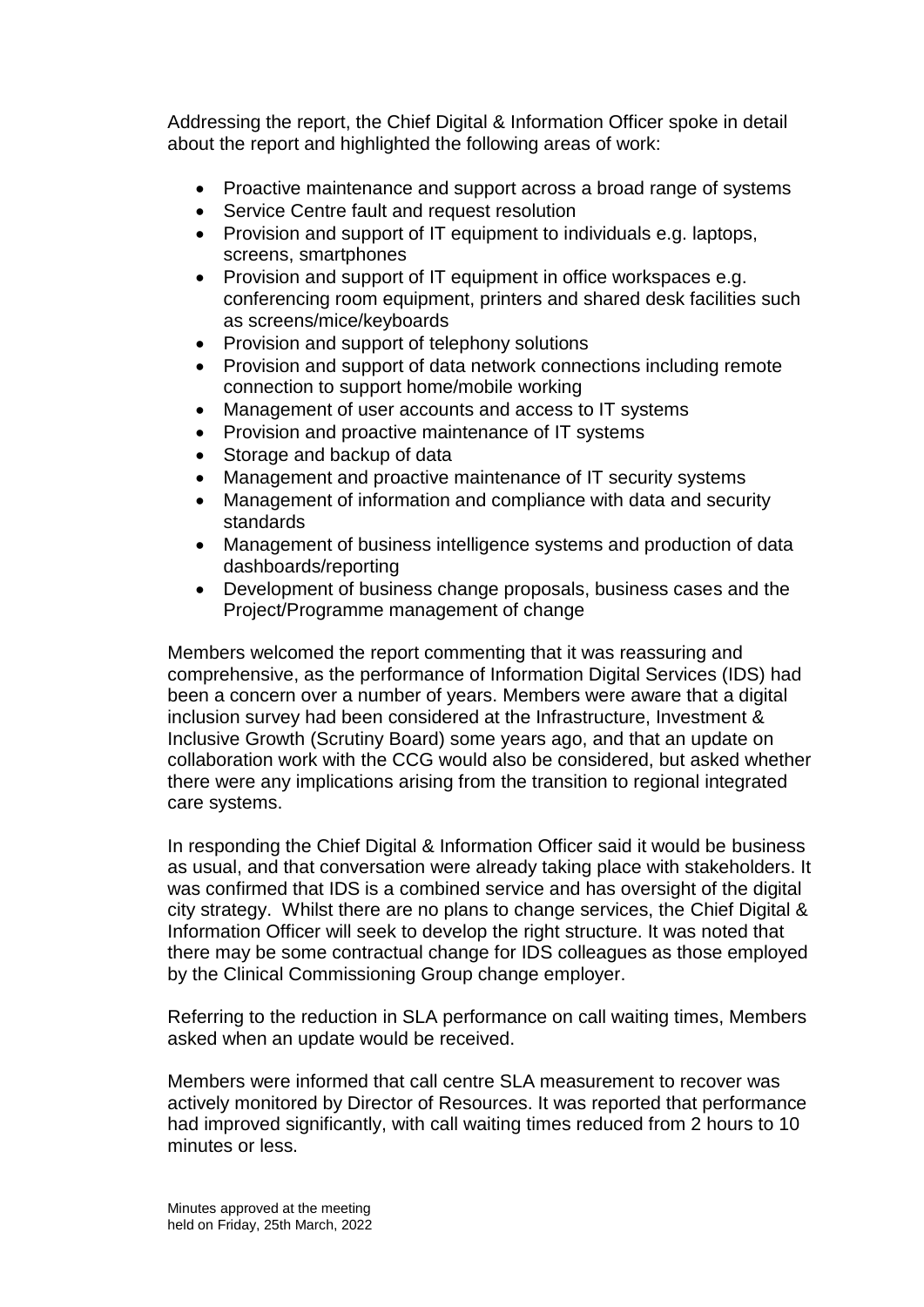Members asked about the development of digital mapping, particularly opportunities for development and training available for Officers and Elected Members.

Members were informed that there were plans to further develop digital mapping as the demand increased. In terms of Officer and Elected Member training, further consideration was required before reporting back to Members

Members requested if suitably large screens could be made available, not necessarily on a full-time basis, and that training be provided to ensure that resources can be exploited.

Members were informed that such requests would be considered further during the development of the service.

Referring to the Digital Board, Members asked if this Board replaced the existing board.

The Chief Digital & Information Officer said the Digital Board had been established to provide an additional function, to manage the overall portfolio of work and agree the relative priorities of each request. The Chief Digital & Information Officer undertook to circulate the criteria used to prioritise digital requests.

**RESOLVED** – To note the assurances provided in the submitted report

#### **69 Annual Information Governance Report, including the Annual Report of the Caldicott Guardian**

The Director of Resources and Housing and the Director of Adults and Health submitted a report which presented the Annual Information Governance Report (including the Annual Report of the Caldicott Guardian).

The report sought to assure the Committee on the effectiveness of the council's information management and governance arrangements: that they are up to date; fit for purpose; effectively communicated and routinely complied with. The Caldicott Guardian element sought to assure the Committee of the arrangements in place with regards to the confidentiality of patient and service-user data.

Addressing the report, the Head of Information Governance & Cyber and Data Protection Officer spoke on the key issues which included:

- Improvements had been made in responding to Freedom of Information (FOI) / Environmental Information Regulation (EIR) and Individuals Rights (IR) requests within the statutory time limits.
- The service had changed its structure and working practices and had been renamed the Information Governance and Cyber service (IG&C).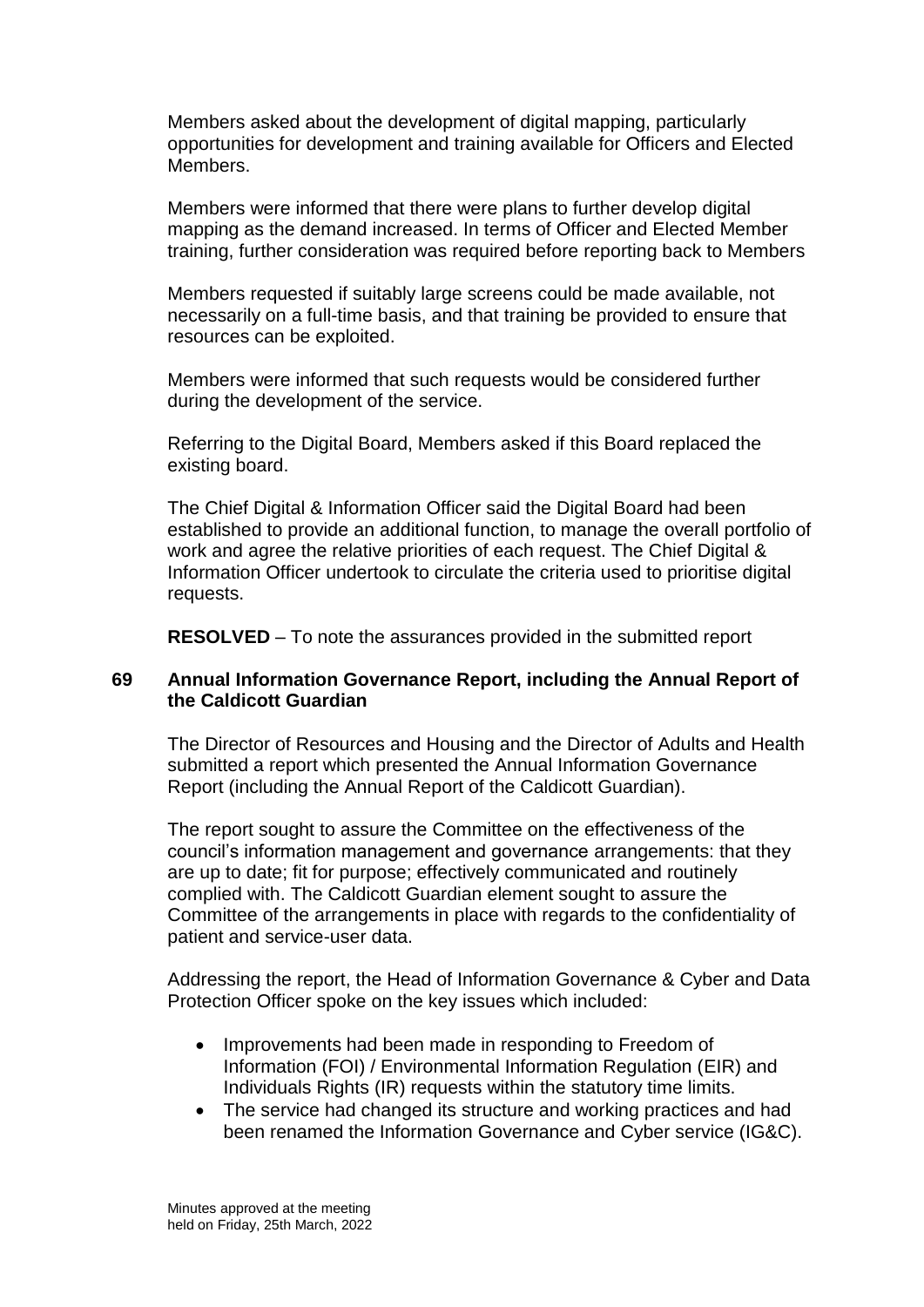- The mandatory Level 1 Information Governance eLearning development and roll out cycle was currently underway, with a provisional launch date to staff mid-September 2022.
- Information Governance & Cyber were leading on a project to review and update the current Data protection impact assessment template and process
- PSN certification was awarded in October 2021.
- In August 2021, the National Data Guardian issued guidance on the appointment of Caldicott Guardians, their role and responsibilities in respect of data processing activities undertaken within their organisations.

Referring to statutory information requests, Members noted this was an area of weakness and that the Council would continue to be exposed to successful complaints. Members asked if there was any benchmarking comparison with other authorities, whether there was a downward trend, what was being done to improve the situation.

The Data Protection Officer confirmed that benchmarking had been undertaken last year, noting that significant work had been undertaken in the current year to benefit from this. An analysis of the data received from core cities and other local authorities, indicated that two local authorities were performing better than Leeds, but others were significantly worse.

The Head of Information Governance & Cyber and Data Protection Officer confirmed the benchmarking data would be shared with Committee.

Members were informed that the Information Commissioners Office (ICO) had been in contact with LCC to undertake a survey to look at specific problem areas, indicating that this was a national problem. By way of example, the Data Protection Officer mentioned subject access requests (SARs), in particular cases involving Leeds Children's Social Care where each case involved the redaction of up to tens of thousands of pages, a very timeconsuming process. Members were informed that this information had been fed back to the ICO, and that a response / outcome was still awaited.

The Data protection Officer confirmed that changes had been implemented including the disbanding of the central requests team and the role out of basic level training on how to deal with SARs & FOIs in order share knowledge, experience, and the load of work across the team. It was acknowledged that it will take time to train up and get to standard, but that progress has been made and will have significant impact. In addition, a review is taking place of processes and activities undertaken in team to ensure that focus is given to IMG work.

Referring to the use of CCTV to help against anti-social behaviour, Members suggested it was seen as a mechanism to assist, but it often conflicted with data protection rules.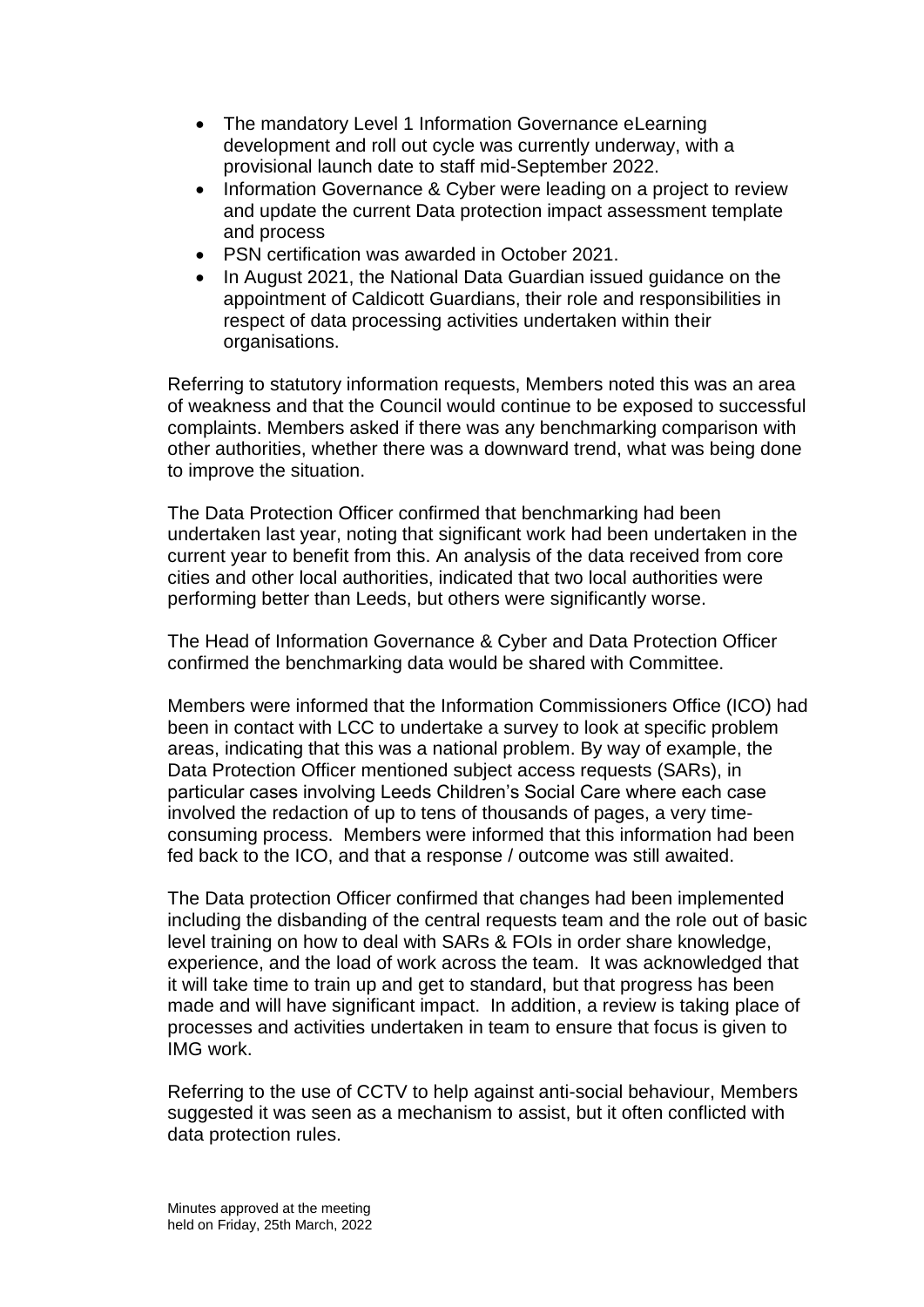Members were informed that CCTV came under the Surveillance Commissioner, but enforcement on misuse was a data protection issue. It was reported that the legal basis for use of CCTV in prevention and detection of crime needs to prove necessity and proportionality and that DPIAs are used to evidence this.

# **RESOLVED** –

- (i) To accept the assurances provided by the Director of Resources and the Director of Adults and Health that the information governance arrangements are fit for purpose, up to date, are routinely complied with, have been effectively communicated and monitored and the necessary confidentiality arrangements are in place with regard to the Caldicott Guardian element.
- (ii) That benchmarking data on statutory information requests be circulated to all Members of the Committee

### **70 Annual Assurance Report in Relation to Employment Policies and Employee Conduct**

The Chief Officer Human Resources submitted a report which presented the annual report on Council's employment policies and employee conduct.

The report sought to provide assurance that, employee conduct was properly managed, policies were regularly reviewed, and employee conduct formed part of normal manager/ employee relations.

Addressing the report, the HR Services Manager explained that employment policies were developed and reviewed by the HR team in consultation with the trade unions and staff networks with additional advice where applicable being provided by legal services. The views of and feedback from managers was also collected via focus groups.

Members were informed that development of new/ reviews of existing policies form part of the weekly meetings with the Deputy Leader and Executive Member for Resources.

Referring to the disciplinary procedures, Members noted that in 2020/21 68 disciplinary cases were concluded, lower than previous years due the impact of the COVID-19 pandemic on the organisations ability to conduct all meetings.

Members queried if there were any disciplinary's still outstanding due to covid and whether any cases had fallen away because they could not be dealt with during the specified time period.

Members were informed that there were no outstanding disciplinary case as a consequence of covid and HR were also not aware of any cases which had fallen away due to time requirements.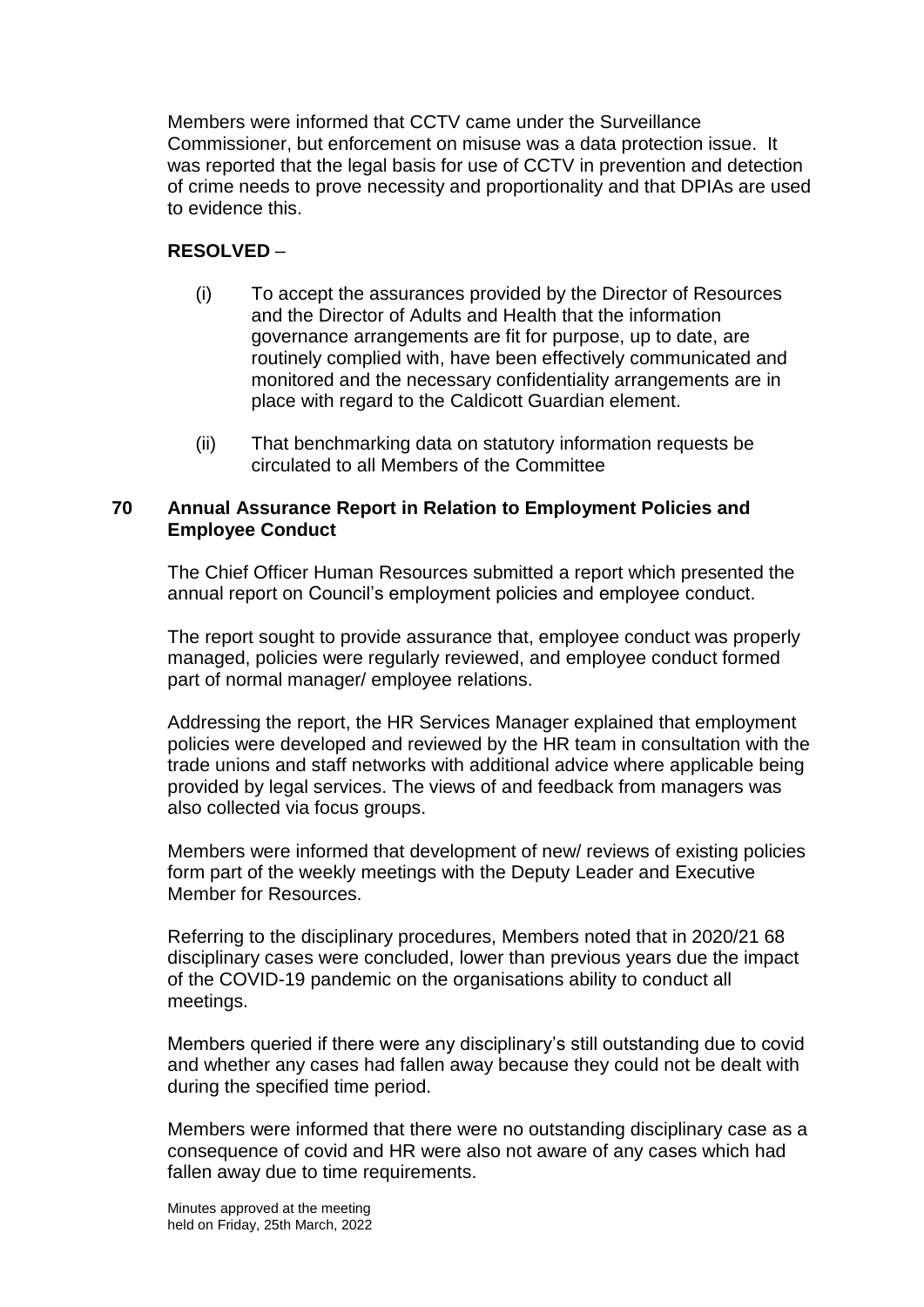**RESOLVED** – To accept the assurances of the Chief Officer Human Resources on the robustness of the Council's employment policies and employee conduct.

## **71 Approval of the 2020/21 Statement of Accounts and Grant Thornton Audit Report**

The Chief Officer Financial Services submitted a report which sought approval of the Council's final Statement of Accounts and to consider any material amendments identified by the Council or recommended by the auditors.

Members were informed that Grant Thornton's audit of the final accounts was nearing completion, and an interim report of their findings had been circulated separately. The main points included in the report were:

- Subject to completion of their remaining audit work, Grant Thornton anticipate being able to issue an unqualified opinion on the 2020/21 Statement of Accounts,
- There are expected to be no material unadjusted audit differences affecting the financial statements;
- An updated copy of the statement of accounts was published with this report. The accounts would be certified by the Chief Finance Officer as a true and fair view of the Council's financial position as at 31st March 2021 prior to the Chair of the Committee being asked to certify them.

The Head of Finance reported that a number of amendments had been made to the Statement of Account following publication of the report to Committee and were detailed as follows:

- Pension Assets The Council had received confirmation from the West Yorkshire Pension Fund that the increase to its share of the WYPF assets has increased by £42.8 m rather than the estimated adjustment of £32.5m. There would therefore be a further decrease of £10.3m in net pensions liabilities, with a corresponding change to the Pensions reserve
- Business Rates The Council has re-assessed its appeals provision for business rates following clarification by the government limiting the ability for claims for a material change in circumstances due to covid. The bad debt position for business rates has also been reviewed in light of the better than expected collection rates during 2021/22. A revised NNDR3 form for 2020/21 was submitted to the government on 31st January. The impacts on the Statement of Accounts would be:
- (i) A reduction of £3.7m in the Council's share of the appeals provision
- (ii) A reduction of £5.9m in the Council's share of the bad debt provision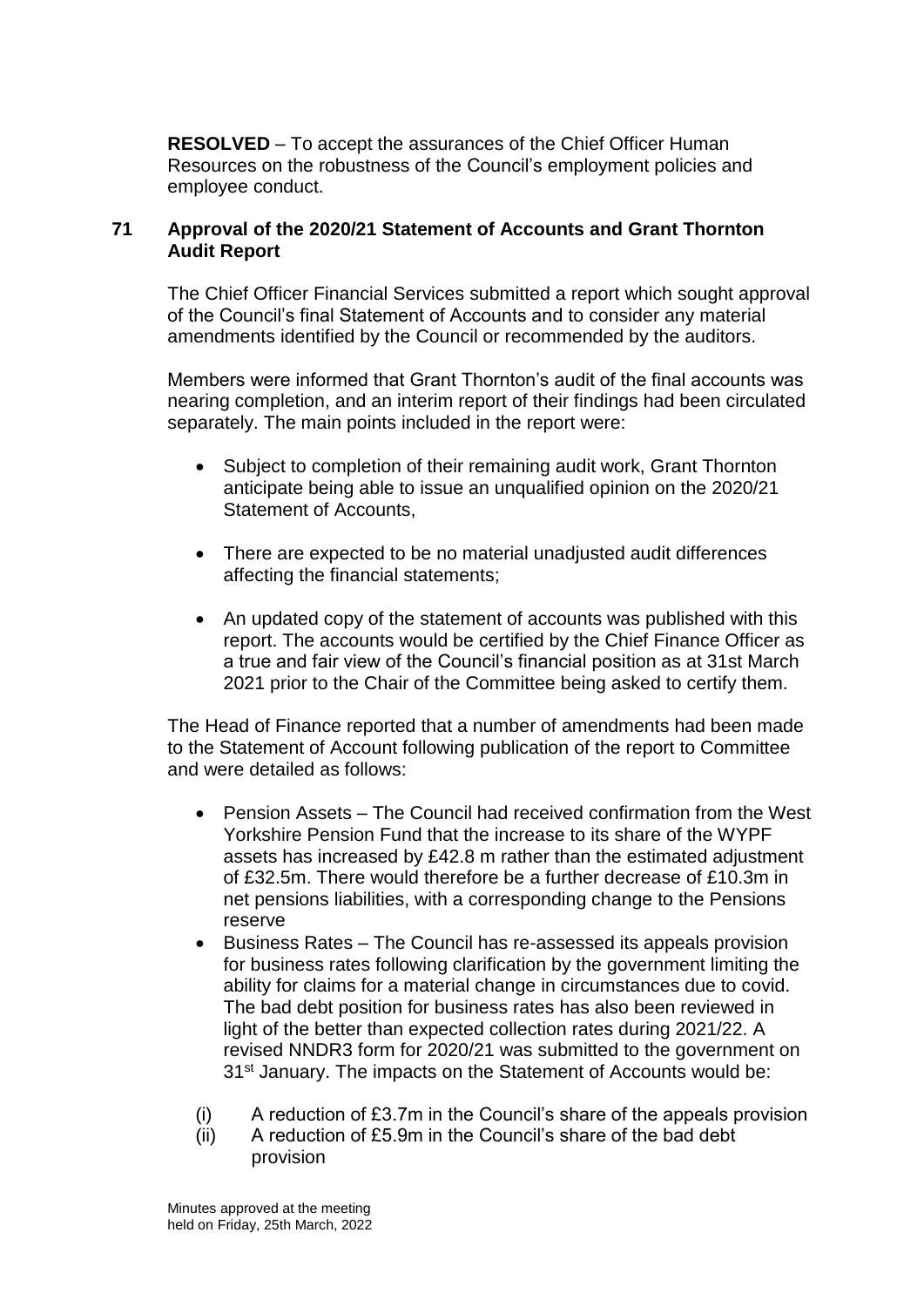- (iii) A reduction of £9m in the Council's share of the deficit carried forward on the Collection Fund
- (iv) An increase of £9m in the business rates income recognised in the Income and Expenditure account
- (v) A reduction of £5.5m in the accrued Taxation Income Guarantee grant, with a corresponding reduction in earmarked reserves
- (vi) An increase of £750k in the levy payable to the regional business rates pool, with a corresponding reduction in revenue reserves

Members were informed that a report would be brought back to Committee if any material considerations requiring amendments to the accounts were to arise during Grant Thornton's remaining audit work, and therefore Committee were asked to confirm a course of action which would enable the Chair to sign off the accounts when complete if no such issues arose. Further, the Chief Officer Financial Services was not currently aware of anything to prevent the management representation letter from being signed at the appropriate time subject to further discussions.

The Chair then invited Gareth Mills, External Auditors (Grant Thornton) to address the Committee on the Audit findings (IAS260) Report for Leeds City Council

Mr Mills explained that there were three elements to the audit process for 2020/21 – the audit of the accounts, the audit of WGA (Whole Government of Accounts) returns, and the value for money audit. Whilst the audit of the accounts was nearly complete further work was required around value for money (VFM) and that this would be included within Grant Thornton's Auditor's Annual Report. He said work continued to progress, but it was anticipated that a further 3 months would be required (April 2022) before the VFM work was concluded. It was not yet known when government guidance would be issued to enable auditors to carry out WGA audit work for 2020/21.

The Committee then heard from Perminder Sethi (Grant Thornton) who provided further details of the audit findings

Commenting on the ISA260 report, Members asked that a glossary could be provided to clarify definitions of abbreviations.

Members were informed that the report would be updated, and abbreviations would be made clearer. (The abbreviation PPE referred to a fixed asset, i.e. property, plant & equipment)

Reference was made to the Council's MRP Annuity method for paying of debt. It was confirmed that this method was one of the options recommended in the government's statutory guidance. It was suggested that the repayment of debt could be pushed into future years, that may then reduce the ability to spend in future This was contrasted with an alternative approach, front loading the MRP costs which would definitely impact on spending capacity in the short term. It was noted that there is a need to take account of political pressures that Members are elected to address.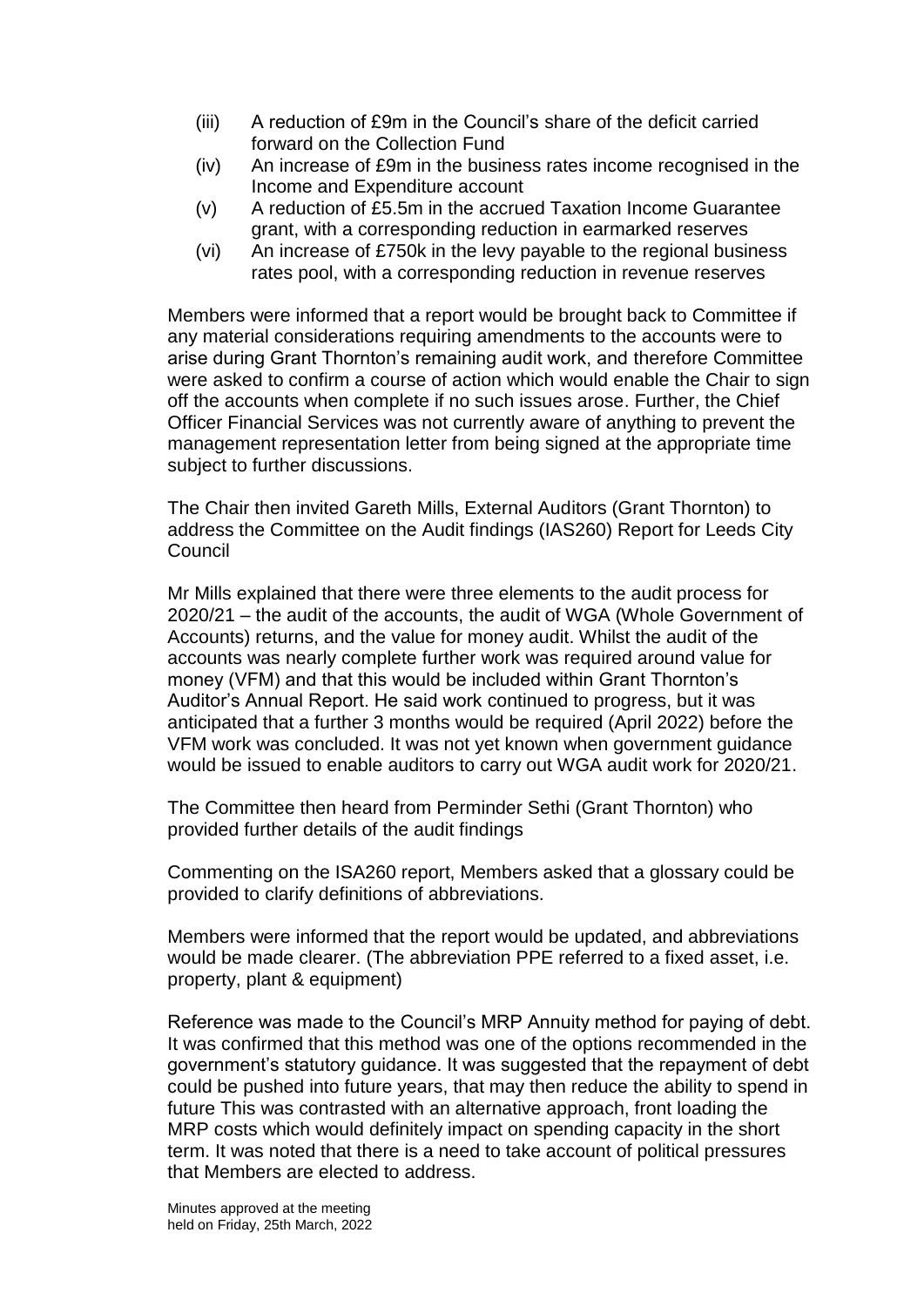Mr Sethi informed Members that the key issue was whether an informed decision had been made based on all the information available and that the value for money audit would look for evidence that a considered decision had been made.

The Chief Officer Financial Services, noted that there are two elements to consider: repayment and interest, and that the annuity approach aimed to ensure that the overall cost of debt, i.e. the interest plus the repayment, was spread evenly across the period that benefit was derived from the capital expenditure. Members were informed that the majority of authorities use the annuity model, which had been confirmed as appropriate by statutory guidance.

Members referred to the valuation of the Temple Green Park and Ride scheme which was assessed as a one-off error (included incorrectly in the land and building valuation of phase 2 resulting in the valuation being overstated). Members asked how was this different to others, to demonstrate that it was "just a one-off error".

Members were informed that the Park and Ride scheme was a large and unusual scheme covering a complicated site with multiple phases, even unique, and there was nothing else similar where this particular error could have occurred which could attract a review .

Reference was made to the West Yorkshire Pension Fund asset revaluations, Members querying if they were revaluations or corrections, also was it time date stamped and were LCC looking for preferential market price

In responding the Head of Finance explained that valuations were carried out by the West Yorkshire Pension Fund and were then fed into actuaries' calculations and then into LCC accounts. Members were informed that revised valuations were based on information received subsequent to those in the draft accounts and were in relation to unquoted investments held by the Fund. The revised valuations had been audited by the WYPF's auditors. All valuations were as at 31st March.

Members asked whether there were any significant audit risks in the work remaining to be undertaken which could give the external auditor significant cause for concern.

In responding Mr Mills said testing to date had revealed no material issues. On the issue of work on journals, Mr Mills said that past experience suggested that chances of material misstatement were not high.

The Chair thanked officers and representatives of Grant Thornton for their attendance and contributions

### **RESOLVED -**